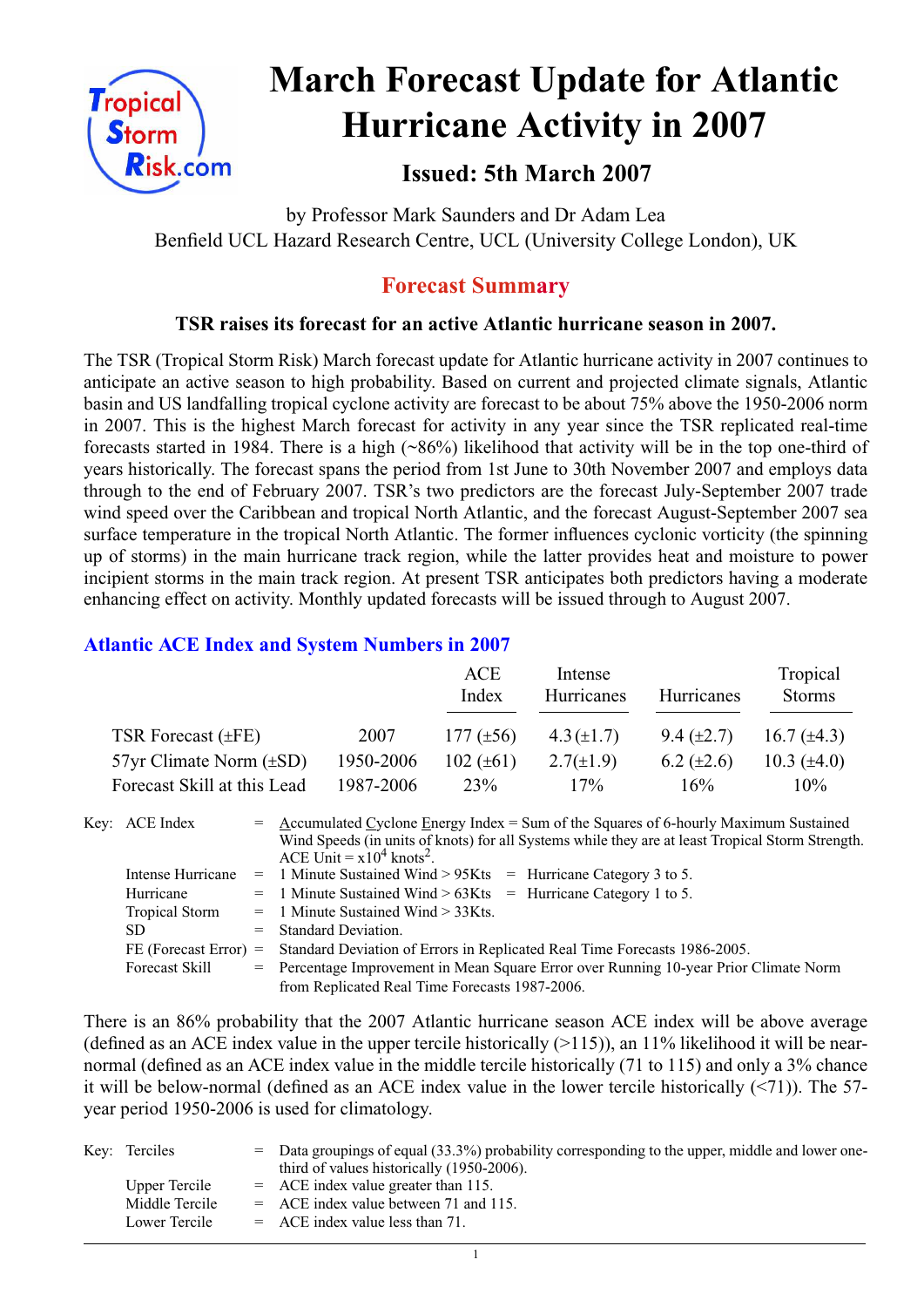#### **ACE Index & Numbers Forming in the MDR, Caribbean Sea and Gulf of Mexico in 2007**

|                                |           | ACE<br>Index   | Intense<br>Hurricanes | Hurricanes      | Tropical<br><b>Storms</b> |
|--------------------------------|-----------|----------------|-----------------------|-----------------|---------------------------|
| TSR Forecast $(\pm FE)$        | 2007      | 149 $(\pm 55)$ | $4.0(\pm 1.5)$        | 7.1 $(\pm 2.4)$ | 11.9 $(\pm 3.6)$          |
| $57yr$ Climate Norm $(\pm SD)$ | 1950-2006 | 79 $(\pm 59)$  | $2.3 (\pm 1.8)$       | 4.3 $(\pm 2.5)$ | 7.0 $(\pm 3.3)$           |
| Forecast Skill at this Lead    | 1987-2006 | $24\%$         | 25%                   | 25%             | 18%                       |

The Atlantic hurricane Main Development Region (MDR) is the region  $10^{\circ}$ N -  $20^{\circ}$ N,  $20^{\circ}$ W -  $60^{\circ}$ W between the Cape Verde Islands and the Caribbean Lesser Antilles. A storm is defined as having formed within this region if it reached at least tropical depression status while in the area.

There is a 79% probability that in 2007 the MDR, Caribbean Sea and Gulf of Mexico ACE index will be above average (defined as an ACE index value in the upper tercile historically (>91)), a 17% likelihood it will be near-normal (defined as an ACE index value in the middle tercile historically (40 to 91) and only a 4% chance it will be below-normal (defined as an ACE index value in the lower tercile historically (<40)). The 57-year period 1950-2006 is used for climatology.

### **USA Landfalling ACE Index and Numbers in 2007**

|                                        |      | ACE<br>Index      | Hurricanes      | Tropical<br><b>Storms</b> |  |
|----------------------------------------|------|-------------------|-----------------|---------------------------|--|
| TSR Forecast $(\pm FE)$                | 2007 | 4.5 $(\pm 1.6)$   | 2.4 $(\pm 1.4)$ | 5.1 $(\pm 2.0)$           |  |
| 57yr Climate Norm $(\pm SD)$ 1950-2006 |      | $2.4 \ (\pm 2.2)$ | 1.5 $(\pm 1.3)$ | 3.1 $(\pm 2.0)$           |  |
| Forecast Skill at this Lead 1987-2006  |      | 29%               | 18%             | $11\%$                    |  |

| Key: ACE Index           | $=$ Accumulated Cyclone Energy Index $=$ Sum of the Squares of hourly Maximum     |
|--------------------------|-----------------------------------------------------------------------------------|
|                          | Sustained Wind Speeds (in units of knots) for all Systems while they are at least |
|                          | Tropical Storm Strength and over the USA Mainland (reduced by a factor of 6).     |
|                          | ACE Unit = $x10^4$ knots <sup>2</sup> .                                           |
| Landfall Strike Category | = Maximum 1 Minute Sustained Wind of Storm Directly Striking Land.                |
| USA Mainland             | $=$ Brownsville (Texas) to Maine.                                                 |

USA landfalling intense hurricanes are not forecast since we have no skill at any lead.

There is an 85% probability that in 2007 the USA landfalling ACE index will be above average (defined as a USA ACE index value in the upper tercile historically  $(>2.57)$ ), a 12% likelihood it will be nearnormal (defined as a USA ACE index value in the middle tercile historically (1.12 to 2.57) and only a 2% chance it will be below-normal (defined as a USA ACE index value in the lower tercile historically  $(\leq 1.12)$ ). The 57-year period 1950-2006 is used for climatology.

#### **Caribbean Lesser Antilles Landfalling Numbers in 2007**

|                                |                                                                             | <b>ACE</b><br>Index                                                                                                                                                                                                                                                 | Intense<br>Hurricanes | Hurricanes      | Tropical<br><b>Storms</b> |
|--------------------------------|-----------------------------------------------------------------------------|---------------------------------------------------------------------------------------------------------------------------------------------------------------------------------------------------------------------------------------------------------------------|-----------------------|-----------------|---------------------------|
| TSR Forecast $(\pm FE)$        | 2007                                                                        | 2.6 $(\pm 2.4)$                                                                                                                                                                                                                                                     | $0.4~(\pm 0.4)$       | $0.8 (\pm 0.7)$ | $1.8(\pm 1.1)$            |
| $57yr$ Climate Norm $(\pm SD)$ | 1950-2006                                                                   | 1.4 $(\pm 2.0)$                                                                                                                                                                                                                                                     | $0.2 \ (\pm 0.5)$     | $0.4~(\pm 0.7)$ | 1.1 $(\pm 1.0)$           |
| Forecast Skill at this Lead    | 1987-2006                                                                   | $0\%$                                                                                                                                                                                                                                                               | 6%                    | 13%             | $0\%$                     |
| Key: ACE Index                 | $=$ Accumulated Cyclone Energy Index = Sum of the Squares of hourly Maximum | Sustained Wind Speeds (in units of knots) for all Systems while they are at least<br>Tropical Storm Strength and within the boxed region $(10^{\circ}N-18^{\circ}N,60^{\circ}W-63^{\circ}W)$<br>(reduced by a factor of 6). ACE Unit = $x10^4$ knots <sup>2</sup> . |                       |                 |                           |

| Landfall Strike Category | = Maximum 1 Minute Sustained Wind of Storm Directly Striking Land. |
|--------------------------|--------------------------------------------------------------------|
| Lesser Antilles          | = Island Arc from Anguilla to Trinidad Inclusive.                  |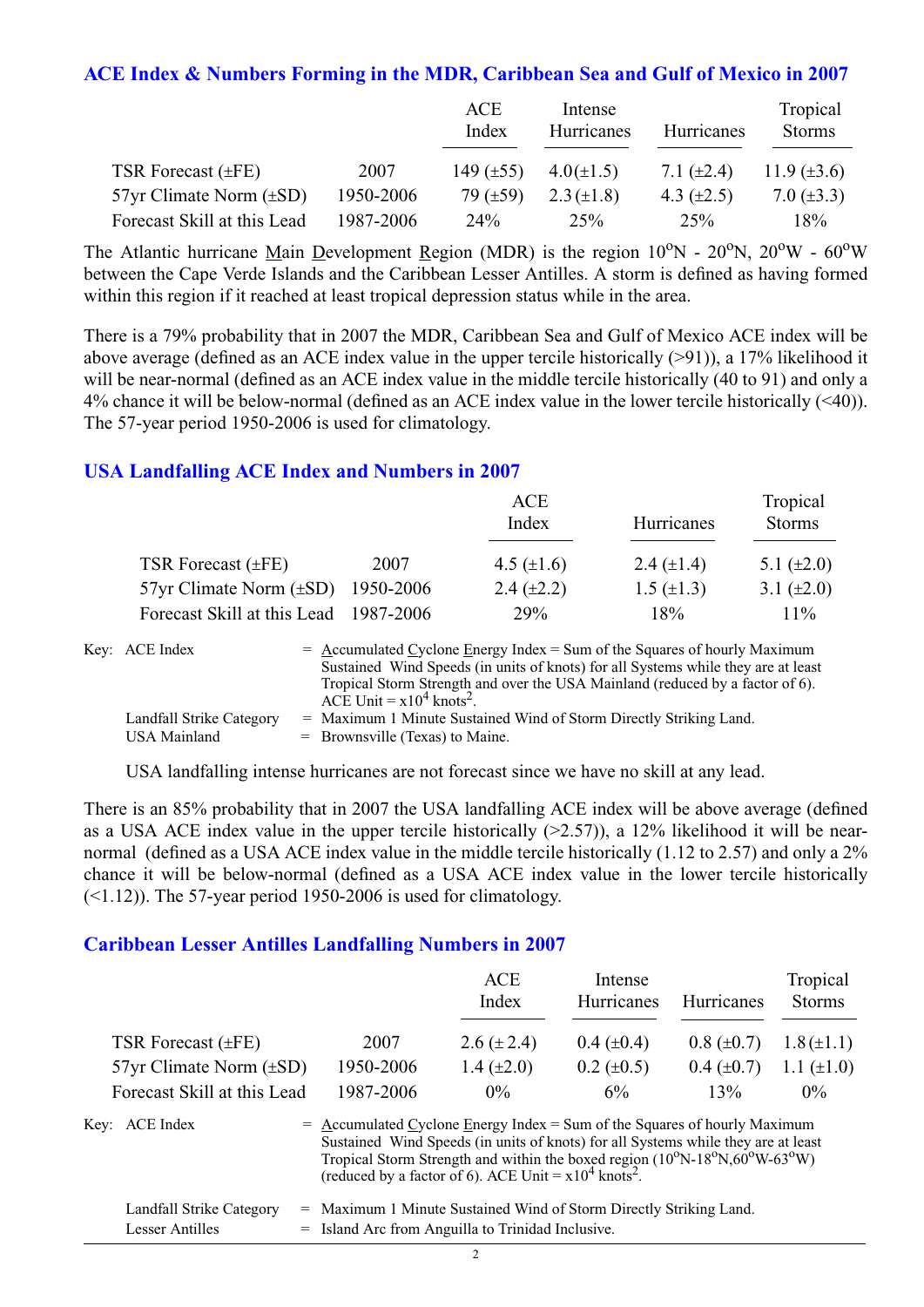## **Key Predictors for 2007**

The key factors behind the TSR forecast for an above-average hurricane season in 2007 are the anticipated moderate enhancing effect of July-September forecast trade winds at 925mb height over the Caribbean Sea and tropical North Atlantic region  $(7.5^{\circ}N - 17.5^{\circ}N, 30^{\circ}W - 100^{\circ}W)$ , and of August-September forecast sea surface temperature for the Atlantic MDR  $(10^{\circ}N - 20^{\circ}N, 20^{\circ}W - 60^{\circ}W)$ . The current forecasts for these predictors are  $0.91\pm0.70$  ms<sup>-1</sup> (up from last month's value of  $0.68\pm0.70$  ms<sup>-1</sup>) weaker than normal (1977-2006 climatology) and  $0.27\pm0.28$ °C (equal to last month's value of  $0.27\pm0.28$ <sup>o</sup>C) warmer than normal (1977-2006 climatology). The forecast skills (assessed for the period 1987-2006) for these predictors at this lead are 38% and 35% respectively. The main reason for the forecast for hurricane activity in 2007 rising from 60% above-norm (February forecast) to 75% abovenorm (March forecast) is the increased expectation since last month that weak La Niña conditions will occur during the summer, and hence July-September Caribbean trade wind anomalies are expected to be weaker than thought previously.

### **Further Information and Next Forecast**

Further information about TSR forecasts, verifications and hindcast skill as a function of lead time may be obtained from the TSR web site *http://tropicalstormrisk.com*. The next TSR monthly forecast update for the 2007 Atlantic hurricane season will be issued on the 5th April 2007.

### **Appendix - Predictions from Previous Months**

| <b>Atlantic ACE Index and System Numbers 2007</b> |            |                     |                                    |                 |                       |  |  |
|---------------------------------------------------|------------|---------------------|------------------------------------|-----------------|-----------------------|--|--|
|                                                   |            | <b>ACE</b><br>Index | Named<br>Tropical<br><b>Storms</b> | Hurricanes      | Intense<br>Hurricanes |  |  |
| Average Number $(\pm SD)$ (1950-2006)             |            | $102 (\pm 61)$      | $10.3 \ (\pm 4.0)$                 | $6.2 (\pm 2.6)$ | $2.7 (\pm 1.9)$       |  |  |
| TSR Forecasts (±FE)                               | 5 Mar 2007 | $177 (\pm 56)$      | 16.7 $(\pm 4.3)$                   | $9.4 (\pm 2.7)$ | 4.3 $(\pm 1.7)$       |  |  |
|                                                   | 5 Feb 2007 | 162 $(\pm 57)$      | 15.7 $(\pm 4.6)$                   | $8.7 (\pm 2.9)$ | 3.9 $(\pm 1.7)$       |  |  |
|                                                   | 3 Jan 2007 | 152 $(\pm 62)$      | 15.0 $(\pm 4.7)$                   | $8.3 (\pm 3.0)$ | $3.7 (\pm 1.8)$       |  |  |
|                                                   | 7 Dec 2006 | 162 $(\pm 60)$      | $15.7 (\pm 4.5)$                   | $8.5 (\pm 2.8)$ | 3.9 $(\pm 1.8)$       |  |  |
| <b>Gray Forecast</b>                              | 8 Dec 2006 | 130                 | 14                                 |                 | 3                     |  |  |

#### **1. Atlantic ACE Index and System Numbers**

#### **2. MDR, Caribbean Sea and Gulf of Mexico ACE Index and Numbers**

| MDR, Caribbean Sea and Gulf of Mexico ACE Index and Numbers 2007 |            |                     |                                    |                 |                       |  |  |
|------------------------------------------------------------------|------------|---------------------|------------------------------------|-----------------|-----------------------|--|--|
|                                                                  |            | <b>ACE</b><br>Index | Named<br>Tropical<br><b>Storms</b> | Hurricanes      | Intense<br>Hurricanes |  |  |
| Average Number $(\pm SD)$ (1950-2006)                            |            | 79(.159)            | $7.0 (\pm 3.3)$                    | 4.3 $(\pm 2.5)$ | $2.3 \ (\pm 1.8)$     |  |  |
|                                                                  | 5 Feb 2007 | 149 $(\pm 55)$      | 11.9 $(\pm 3.6)$                   | 7.1 $(\pm 2.4)$ | 4.0 $(\pm 1.5)$       |  |  |
| TSR Forecasts (±FE)                                              | 5 Feb 2007 | 135 $(\pm 55)$      | $10.9 \ (\pm 3.9)$                 | 6.4 $(\pm 2.5)$ | 3.6 $(\pm 1.5)$       |  |  |
|                                                                  | 3 Jan 2007 | $125 (\pm 60)$      | $10.2 (\pm 4.0)$                   | $6.0 (\pm 2.6)$ | 3.4 $(\pm 1.6)$       |  |  |
|                                                                  | 7 Dec 2006 | 137 $(\pm 58)$      | $10.9 \ (\pm 3.9)$                 | $6.5 (\pm 2.6)$ | 3.6 $(\pm 1.6)$       |  |  |